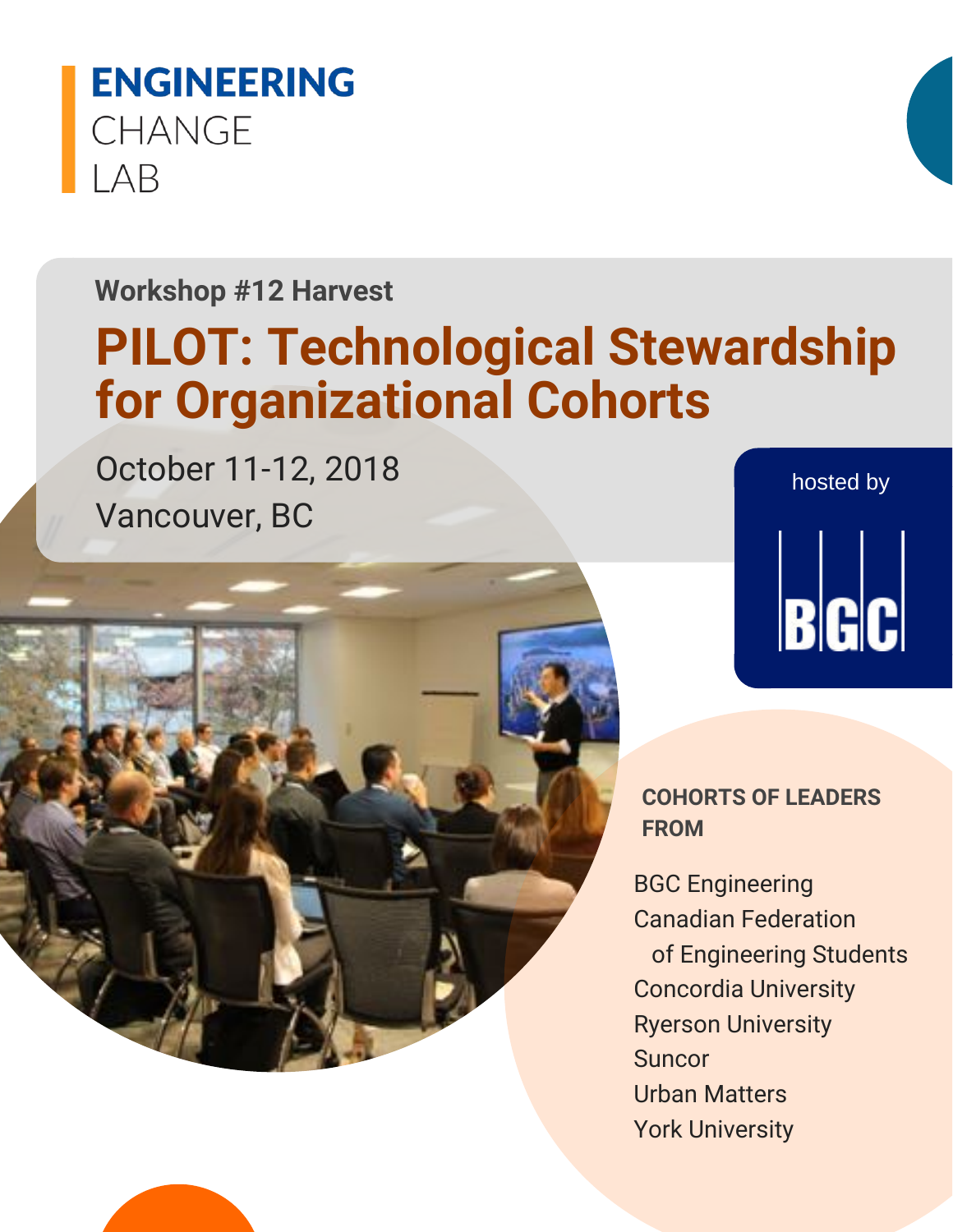**"Helped to frame issues that I have been seeing over the last 5 years."**

# **WORKSHOP GOAL**

To support participants and their organizations to step into greater technological stewardship.

### **AGENDA**

### **Introduction**

- **Step 1** Tech Stewardship: A New Paradigm
- **Step 2** Exploring Opportunities
- **Step 3** Principles To Guide Action
- **Step 4** Moving To Action
	- Post-workshop support & evaluation

### **Each cohort identifies a "pathfinder project"**

 x 30 day cohort check-ins x 30 day table guide check-ins Ongoing evaluation day end-direct-support survey day longer term impact survey

### **DESIGN TEAM CONTRIBUTED TO WORKSHOP DEVELOPMENT AND EVALUATION**

Mark Abbott, Engineering Change Lab (co-facilitator) Monica Pohlmann, Reos Partners (co-facilitator) Arlene Williams, Engineering Change Lab (co-facilitator) Liz Nilsen, Purdue Agile Strategy Lab (Strategic Doing support) Sara Bateman, Blue Castle Creative (evaluation lead) Steve Mattucci, Canadian Engineering Education Challenge Melanie Goodchild, Waterloo Institute for Social Innovation and Resilience Vanessa Raponi, Engiqueers

**"I have coworkers who need to be here."**

## **PILOT GOAL**

To evaluate the effectiveness and replicability of the workshop format and content

### Evaluation strategies included

- surveys (pre & post)
- design team observations
- verbal feedback
- feedback forms
- cohort participation
- project sheets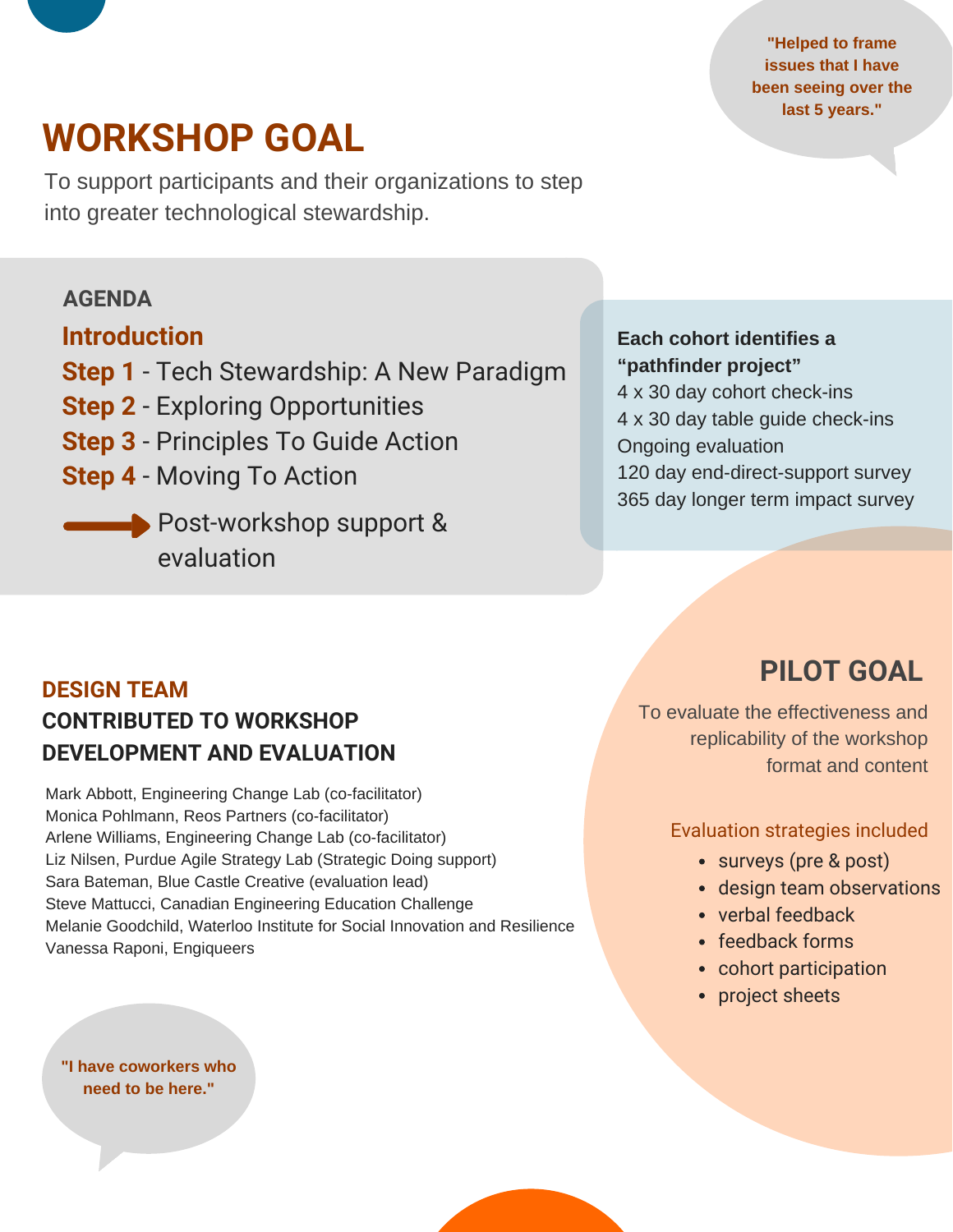# **OPENING: Introductions and stage setting**

## **WORKSHOP = WAYFINDER OPPORTUNITY**

• Core concepts forged through the ECL's work • Get feedback on concepts, means of engaging, and usefulness • Piloting application to organizational cohorts • Participants are already leaders - opportunity to take leadership further

**paradigm:** an idea or model about how something works; often unstated, because it is obvious to the people who share it

nclusive en ices are then confidences no hantily no

**"Technological Stewardship is the future of engineering."**

## **KEY CONCEPT**

Talking & Lis

Dialoguing

Debating

**Paradigm shift** needed around our relationship with technology in order for us **to create the world we want to see**

## **technological stewardship**

**Behaviour that ensures technology is used to make the world a better place for all -- more equitable, inclusive, just, and sustainable.**

To accomplish this, technological stewardship calls on those who create and influence technology to step into a greater responsible leadership role.

Embracing this role involves expansion of:

- how engineers and others see their contribution
- who participates in evolving technology, and
- the perspectives considered in this evolution

parallel to shift to **environmental stewardship** in the 1960s

What do you need to suspend in order to do your best work over the next few days?



Idealism Engineering definition today Not be dominant in my opinions Ideas/answers – answer will be ours/collective Pessimism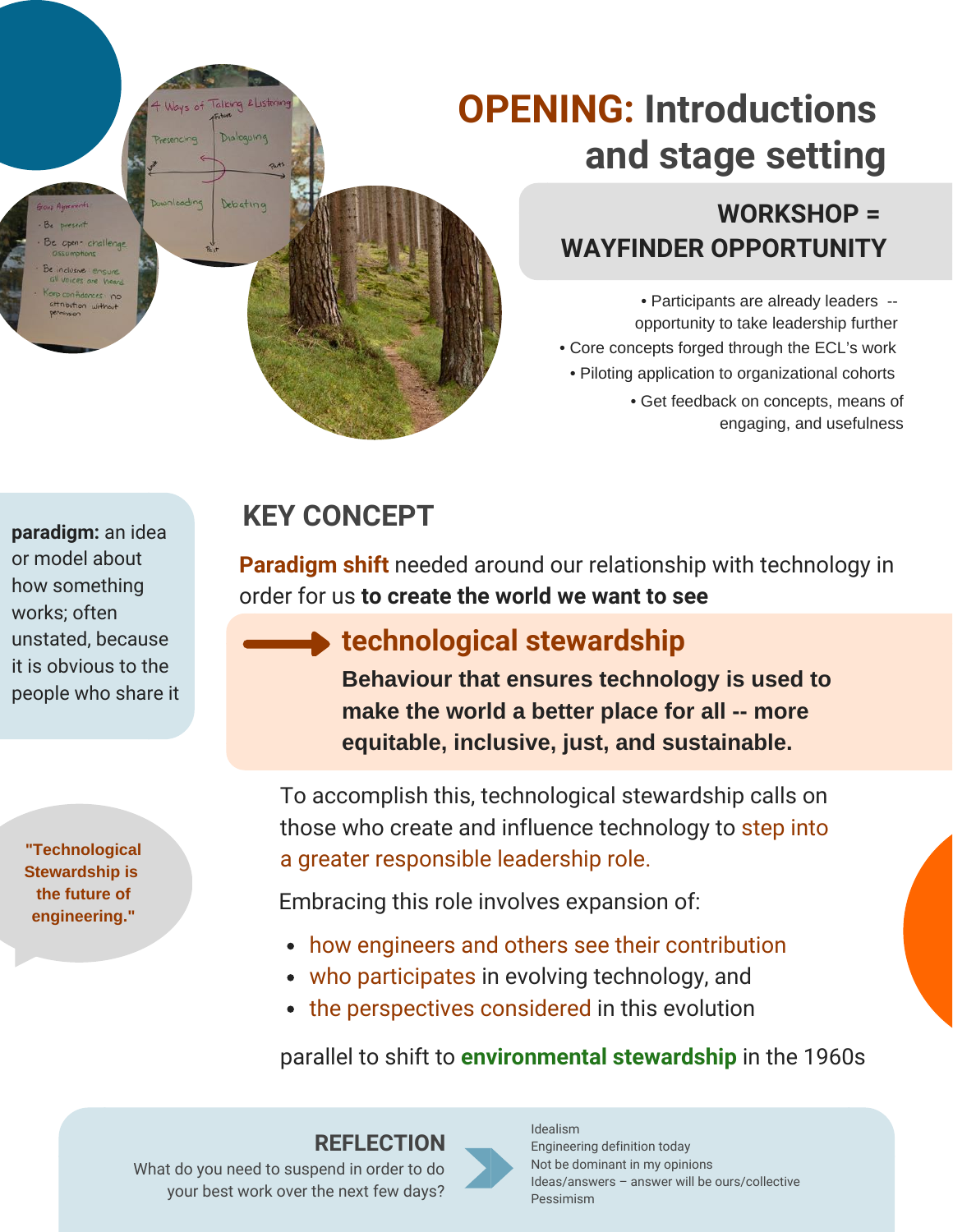**"I have new ways to express why things that I've been feeling are important."**

# **STEP 1: A New Paradigm**

### **LEARNING OUTCOME:**

At the end of this step, participants will be able to explain Technological Stewardship and why it is important

### **GUIDING QUESTION 1:**

What is the default trajectory of humanity's relationship with technology?

> Participants shared where they were on a spectrum from pessimistic (Terminator) to optimistic (Star Trek).



### **GUIDING QUESTION 3:**

What trends or examples are you already seeing with respect to Technological Stewardship?

> • half of the graduating attributes for engineering degrees relate to thinking and caring about engineering impacts

• questions about how to balance with bottom line (i.e. what organizations should do vs what they could do to be economically successful) ;

> • increasing conversations about alignment with UN SDG goals

• align with positive trends such as corporate social responsibility and user centric design

### **GUIDING QUESTION 2:**

What is required to ensure technology is as beneficial as possible?

- diversity of perspectives to relentlessly attend to the question of "beneficial" tech: who it is for, what its impact is, and why we need to fight for it
- paying attention to subsystems  $\bullet$ and legislation
- recognition of complexity and unpredictability of effects
- ensure people understand  $\bullet$ implications of tech (e.g. location data)
- make sure we interrupt implementation of technology to ask whether it is necessary do we need it or are we just used to it?
- being thoughtful about how technology is being adapted from its original forms

1 We need

a diversity

of perspectives

- clear intentions around how technology is used and brought to society
- transparency around what the tech is being used for
- what does success look like in regard to beneficial technology? how do we measure this?

**"Hadn't given much thought to these topics -- I'm surprised at how important they are to me."**

<sup>1</sup> definition of<br>befinition of<br>the for the theory eneficial featured who it's we<br>and why we<br>need to fight for it

To  $\circled{2}$ 

relentlessly

attend to

**"Great hands-on activities."**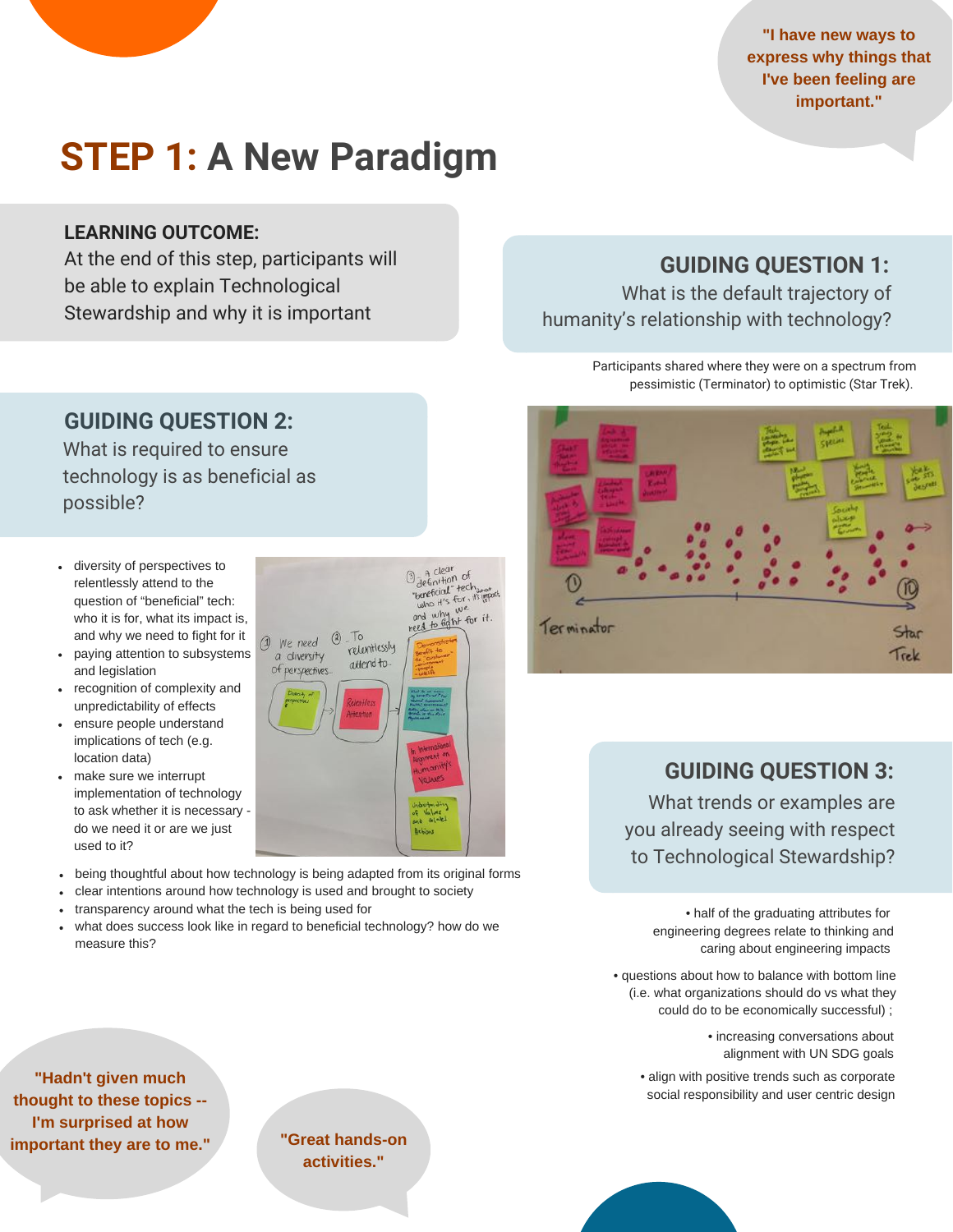# **STEP 2: Sensing Opportunities**

### **LEARNING OUTCOME:**

At the end of this step, participants will be able to outline how shifting to technological stewardship opens up personal and professional possibilities for creating the world they want to see.

**GUIDING QUESTION 1:** What are the opportunities for technological stewardship to help create the World You/We Want To See?

- Tech literacy and understanding how people use technology (eg 1 year olds using ipads)
- Be empathetic consider everyone as us (not us and them)
- Recognize critical relationship with nature and how technology relates
- Technology should enhance values, not degrade them
- Tech and values > what is driving technology? Are we in control? Or is tech dragging us along?
- Access > eg information, health care: equity for all

**"Many engaging conversations and amongst great minds."**

- Barriers to education > opening it to all; need better system to distribute \$ and reduce barriers to knowledge
- Infinity symbol > fluid nature of change to continually seek balance. Balance connection, community, preserving key values, inclusive education, joy, belonging and other elements



compilation of participant drawings



Star - helps/ Circle - hinder

**GUIDING QUESTION 3:**

What does the shift toward technological stewardship open up for you personally?

### **GUIDING QUESTION 2:** What opportunities could technological stewardship create for the engineering community?

Participants explored the narratives around engineers and how they help or hinder technological stewardship.

**Métissage exercise:** participants wrote reflections in three parts then shared with their group one part at a time, creating what resembled spoken work poetry. Some of the things participants noticed:

- How well the story went together and yet the individual strands were present - thinking of a dissonant chord resolving itself through the weaving together
- Started high level and became more personal; when things got personal, helped see how to be a steward and have ownership; helped reconcile . tension between personal and professional
- High level of good intentions: want to Influence positive change
	- Felt liberating, then somewhat trapped through recognition of barriers; this lead to awareness of ways to change and how to create a legacy by focusing on this re-imagined world
	- Feels like something big is trying to come into existence; not there yet but is emerging - danger and unknown)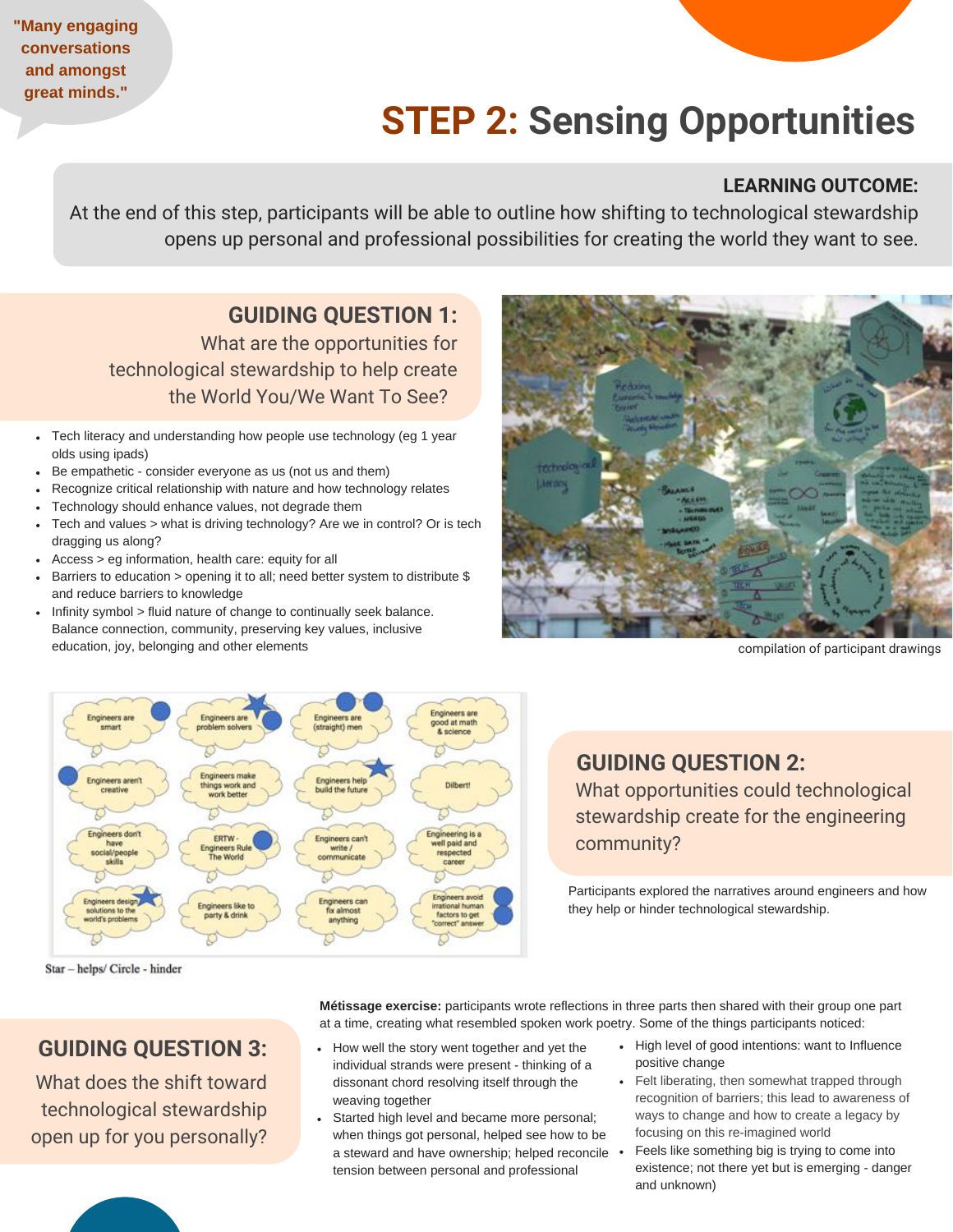# **STEP 3: Principles to Guide Action**

### **LEARNING OUTCOME:**

At the end of this module, participants will be able to understand the Principles of Technological Stewardship and use them to reflect on personal and organizational stretch opportunities.

connects to involvement & diversity

Seek purpose direct technological development to maximize positive outcomes for all

too strong?

Take responsibility consider, anticipate and manage the complex impacts

integrate a broad range of non-technical experts risk of uninformed **Expand involvement** opinions and ideas into technological development

Widen approaches explore alternative ways to solve problems

Advance understanding spread knowledge about technology

Respect diversity ensure technological development contributes to creating equity

Deliberate values charged word

Shared action we can only succeed together old paragidm: trust the leader; ned paradigm: no one is in charge needs more details

not quite the right word? too passive?

suggests answer is known & others don't know. how to do this in a non-colonial way?

### **REFLECTION**

Which principle resonates with you the most? Least?

What is the greatest area of opportunity for your organization to stretch into technological stewardship?

What is the greatest area of opportunity for you personally to stretch into technological stewardship?

**"Helped me articulate the vague feelings I have been feeling...provides a direction to focus energy."**

> **"Will become more important as time goes on."**

**"I would like the 8 principles to become the minimum standard of excellence."**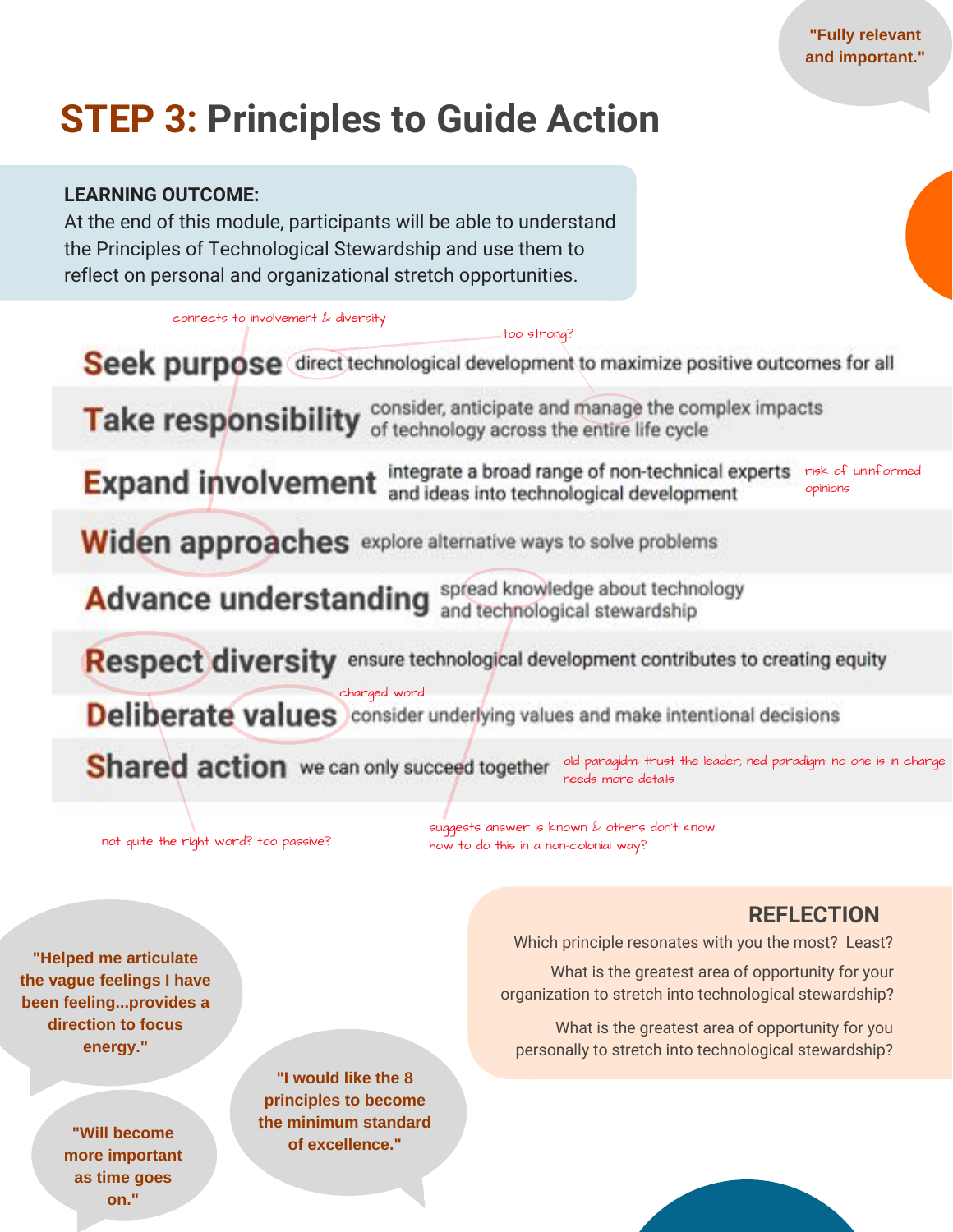**"Lots of insights into how we can incorporate all of this into our company strategy."**

# **STEP 4: Moving to action**

#### **LEARNING OUTCOME:**

At the end of this step, participants will have committed to both a personal stretch goal and a shared org pathfinder project to stretch into further TS and will have established next steps.



**process from Purdue University's Agile Strategy Lab: "enables people to form action-oriented collaborations quickly, move them toward measurable outcomes, and make adjustments along the way."**

Cohorts engaged with Strategic Doing by framing an organizational stretch commitment inspired by technological stewardship, then developing an initial pathfinder project by working through key questions:

- What could we do? What should we do?
- What will we do?
	- What's our 30/30?  $\longrightarrow$  Short-term actions to be completed before meeting again in 30 days

### **Final Presentation: Cohort Stretch Commitments & Projects**

#### **BGC**

Empathetic earth simulator Pathfinder Project: awareness of data and AI in applied earth science

#### **CFES**

Increasing consultation with nonengineering students Pathfinder Project: bring reality check presenter at Congress

#### **Concordia**

A requirement that internal evaluations of grants consider the principles TS Pathfinder Project: prepare a sales pitch to demonstrate how & why we should include the principles

#### **Ryerson**

What if each department had staff teams dedicated to the All-In Approach to Education? Pathfinder project: create staff position to develop and implement

#### **Suncor**

Broadening our employees understanding of what it means to be an energy company Pathfinder Project: generate an energy story that can be told at the OMT Conference

#### **Urban Systems**

What would it look like if clients and employees could understand and explain TS? Pathfinder Project: Generate curiosity

#### **York**

TS will be embedded in our renaissance engineering approach - Bring knowledge and case studies into the classroom Pathfinder Project: experiential learning activity pop-up workshop/lab

## **Closing: Check out**

Participants gave one word to describe how they were feeling

uestions grateful. sdepleted<br>So<sub>sc</sub>ontent seen Idrained rustrated motivated

**"When we came to a conclusion at the end, felt like we accomplished something and have actions to continue after."**

### **PILOT EVALUATION**

*from the evaluation report:* "The workshop was highly successful both in terms of validating core hypothesis, and based on participant feedback.**"**

> 93% of surveyed participants said they would recommend the workshop to colleagues